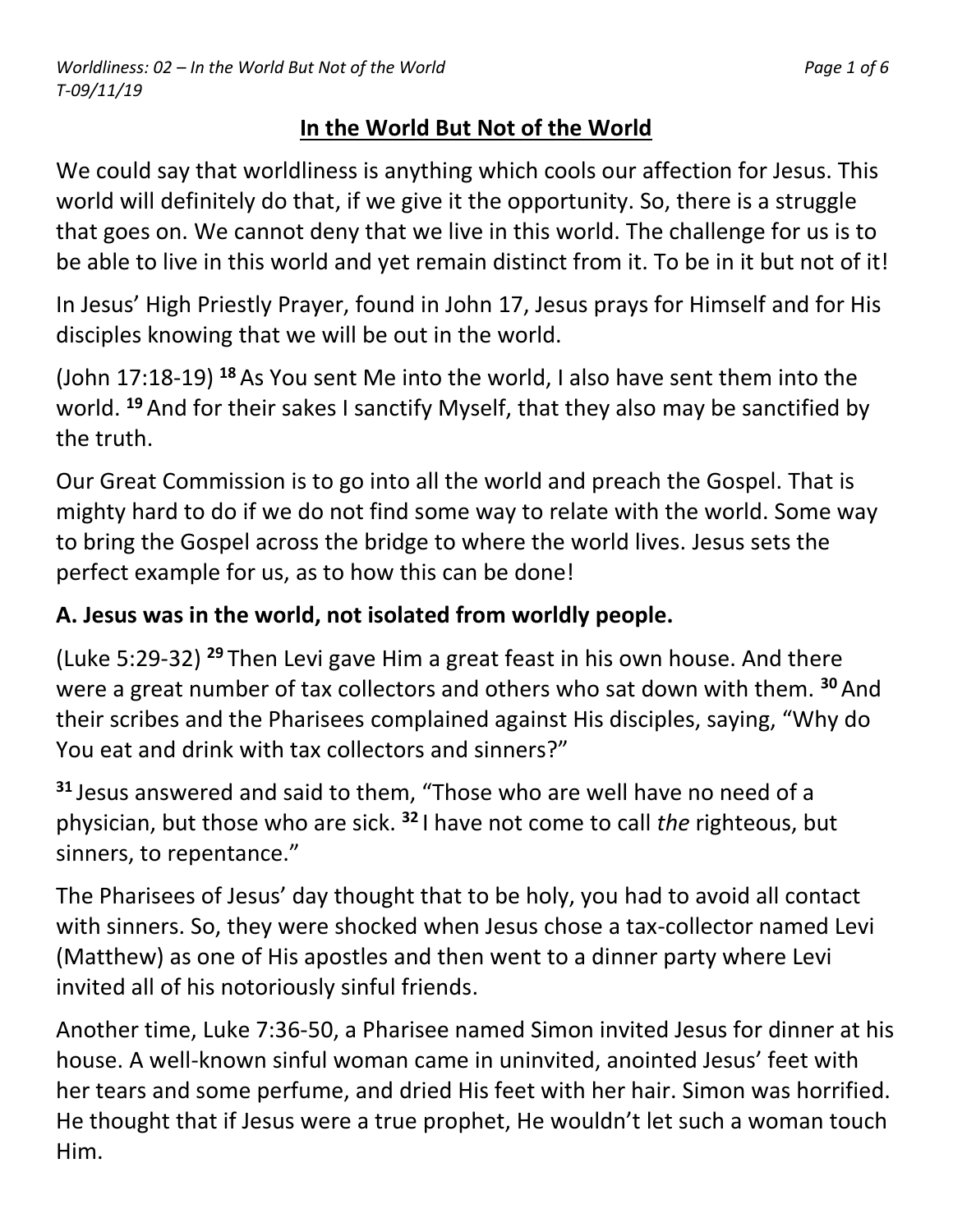#### *Worldliness: 02 – In the World But Not of the World Page 2 of 6 T-09/11/19*

But what had Jesus said back in Luke 5:31? "It is not those who are well who need a physician, but those who are sick." What good is a doctor who never sees sick people? So, Jesus was known as a friend of sinners (Matthew 11:19). If we want to be like Jesus, we also need to be in the world, not isolated from sinful people.

This refutes the idea of monasticism as the model of unworldliness and the stand taken by Simeon the Stylite. Unfortunately, many Christians will go too far in the other direction; not just befriending but condoning unbiblical within the Church. The Corinthian church was boasting in their tolerant spirit of accepting a man who was sleeping with his father's wife. Paul was horrified and wrote to clarify (1 Corinthians 5:9-11):

" **9** I wrote to you in my epistle not to keep company with sexually immoral people. **<sup>10</sup>** Yet *I* certainly *did* not *mean* with the sexually immoral people of this world, or with the covetous, or extortioners, or idolaters, since then you would need to go out of the world. **<sup>11</sup>** But now I have written to you not to keep company with anyone named a brother, who is sexually immoral, or covetous, or an idolater, or a reviler, or a drunkard, or an extortioner—not even to eat with such a person."

But before you head out to befriend worldly people, a word of caution is in order. Paul warned (1 Corinthians 15:33): "Do not be deceived: 'Bad company corrupts good morals.'" So how do we be-friend worldly, sinful people without being corrupted ourselves? The answer lies in the second way that Jesus was in the world:

#### **B. Jesus was in the world with a divine mission.**

Jesus came into this world with a clear purpose. In John 18:37, Jesus tells Pilate, "You say *rightly* that I am a king. For this cause I was born, and for this cause I have come into the world, that I should bear witness to the truth…"

In Luke 17:18, Jesus said that He came into this world to "seek and save the lost."

John's Gospel repeatedly emphasizes this idea by saying that Jesus was sent into the world (John 17:18): "**<sup>18</sup>** As You sent Me into the world, I also have sent them into the world." The Father had sent His Son into the world with the message of salvation through faith in Jesus (John 3:16-18). He sends us with the same mission. Jesus' mission is behind His prayer in John17:19, "**<sup>19</sup>** And for their sakes I sanctify Myself, that they also may be sanctified by the truth."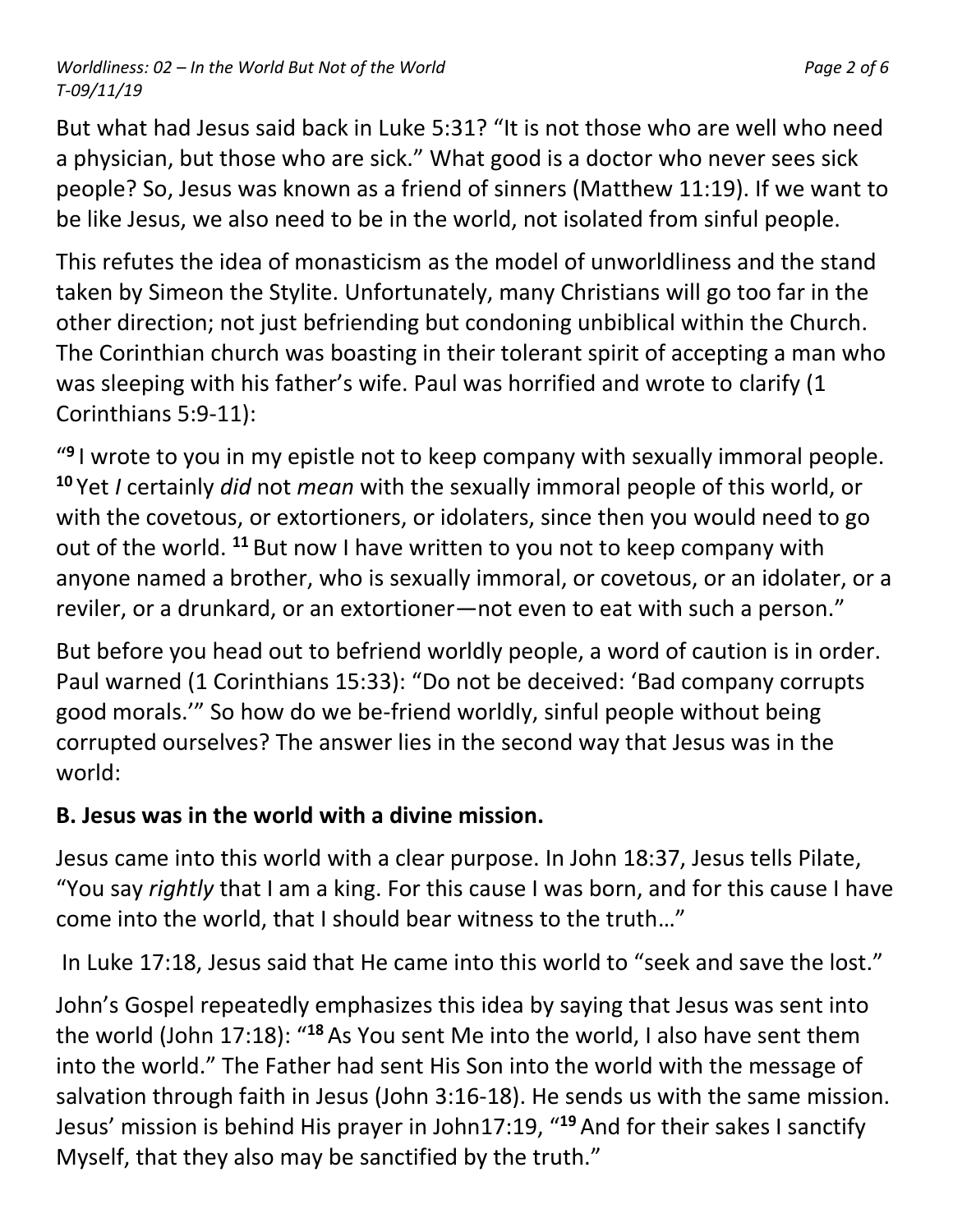*Worldliness: 02 – In the World But Not of the World Page 3 of 6 T-09/11/19*

To sanctify means to set something apart for its God-intended use. In the Old Testament, the sacrificial animals had to be sanctified or set apart before they could be killed and offered to God. In prayer Jesus here is setting Himself apart for the cross. His mission was that as a result of His death, His disciples would be set apart in truth.

So, the way to be a friend of sinners without being corrupted by them is to stay focused on your mission. Your aim is not to carouse with them as you may have done in the past, but rather lovingly to warn them of the judgment to come and to tell them the good news of the Savior (1 Peter 4:1-6). But, don't expect them to welcome you and your message with open arms. This leads to the third way that Jesus was in the world:

### **C. Jesus was in the world with a realistic mindset: He expected opposition.**

To be in the world and yet distinct from it because you hold to Biblical truth will result in hostility from the world. Jesus prays (John 17:14), "**<sup>14</sup>** I have given them Your word; and the world has hated them because they are not of the world, just as I am not of the world."

God's word or the Gospel, as Jesus says (John 17:17), is truth. The world will tolerate us if we water down the Gospel and align it with the world's philosophy of life. But even if we say it graciously, if we pro-claim God's word as the absolute, unbending truth for all people, we'll catch the world's hostility. In John 7:7 Jesus said, "[The world] hates Me because I testify of it that its works are evil." The minute you say that certain behavior is evil, you will be accused of being intolerant and judgmental. If you are a real follower of Jesus and go into the world expecting to be popular and well-liked, you'll be in for a rude awakening. By all means, be in the world as Jesus was in it. But go with a realistic attitude: you will not be welcomed by all.

# **D. To be distinct from the world, you must have a separate origin.**

Jesus was not of this world because He came from above. We are not of this world because we have been born from above through the Holy Spirit (John 3:1-8). Being born again sets us apart from the world that does not know God. Through the new birth, we have a new nature that desires to please God. We have a new Master, our Savior Jesus! We have a new power to overcome sin, the Holy Spirit who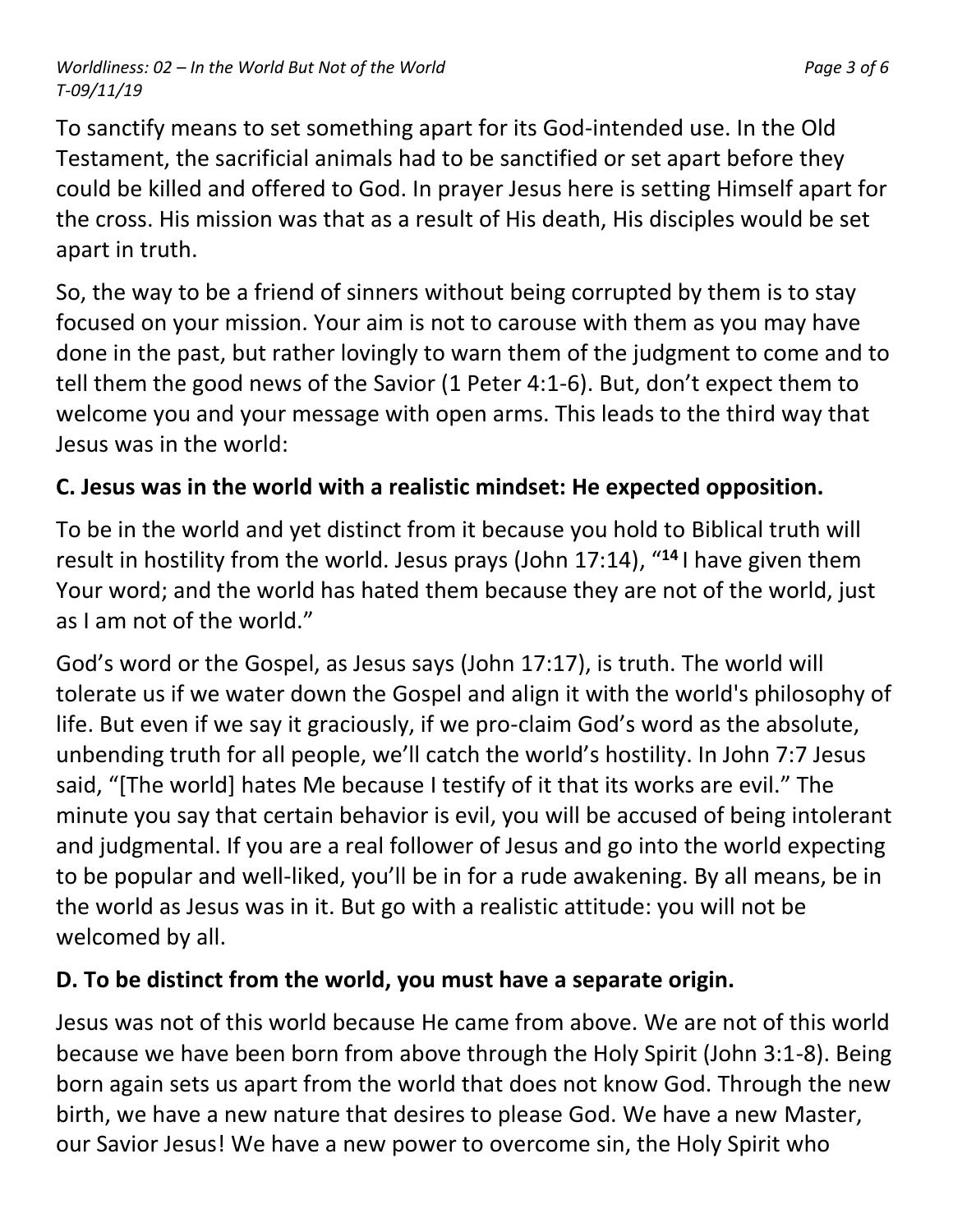*Worldliness: 02 – In the World But Not of the World Page 4 of 6 T-09/11/19*

dwells within us. We have a new purpose in life, to glorify our Savior in all that we do and to tell others the good news of His salvation. We have a new identity as the people of God, members of Christ's body, the church. We have a new destiny; we will be in heaven with our Lord throughout eternity.

So, the crucial question is, have you been born again? Has God changed your heart and your desires? Have you trusted in Jesus Christ and His shed blood as your only hope in life and in death? Apart from the new birth through the Holy Spirit, every attempt to be distinct from the world will be legalism or self-will, neither of which result in genuine holiness or lasting joy. As Jesus said to the legalistic Nicodemus (John 3:7), "You must be born again."

### **E. To be distinct from the world, you must develop a separate mindset that comes from God's Word.**

In John 17:14, Jesus prays, "I have given them Your word." Again, in verse 17, He prays, "**<sup>17</sup>** Sanctify them by Your truth. Your word is truth." And again, in verse 19 He prays "that they themselves may be sanctified by the truth."

In John 5:39, He told the hostile Jewish leaders, "You search the Scriptures because you think that in them you have eternal life; it is these that testify about Me." He said (John 7:38) that "the Scripture said" the Holy Spirit would be given to those who believe in Him. He later called the Scriptures "the word of God" and asserted that they cannot be broken (John 10:35).

When He predicted Judas' betrayal, He explained that it was "that the Scripture may be fulfilled" (John 13:18). After His resurrection, He told the disciples (Luke 24:44), "These are My words which I spoke to you while I was still with you, that all things which are written about Me in the Law of Moses and the Prophets and the Psalms must be fulfilled." Luke (24:45) adds, "Then He opened their minds to understand the Scriptures." Jesus was saturated with the Scriptures.

And here (John 17:17) He calls God's word "the truth." He doesn't say that God's word contains the truth or that it is one truth among many. Rather, its very essence is truth. It is the absolute, final, and eternal source and standard of truth against which all else is to be measured. God's truth does not vary from culture to culture or from age to age. All spiritual and moral truth is contained in God's written word.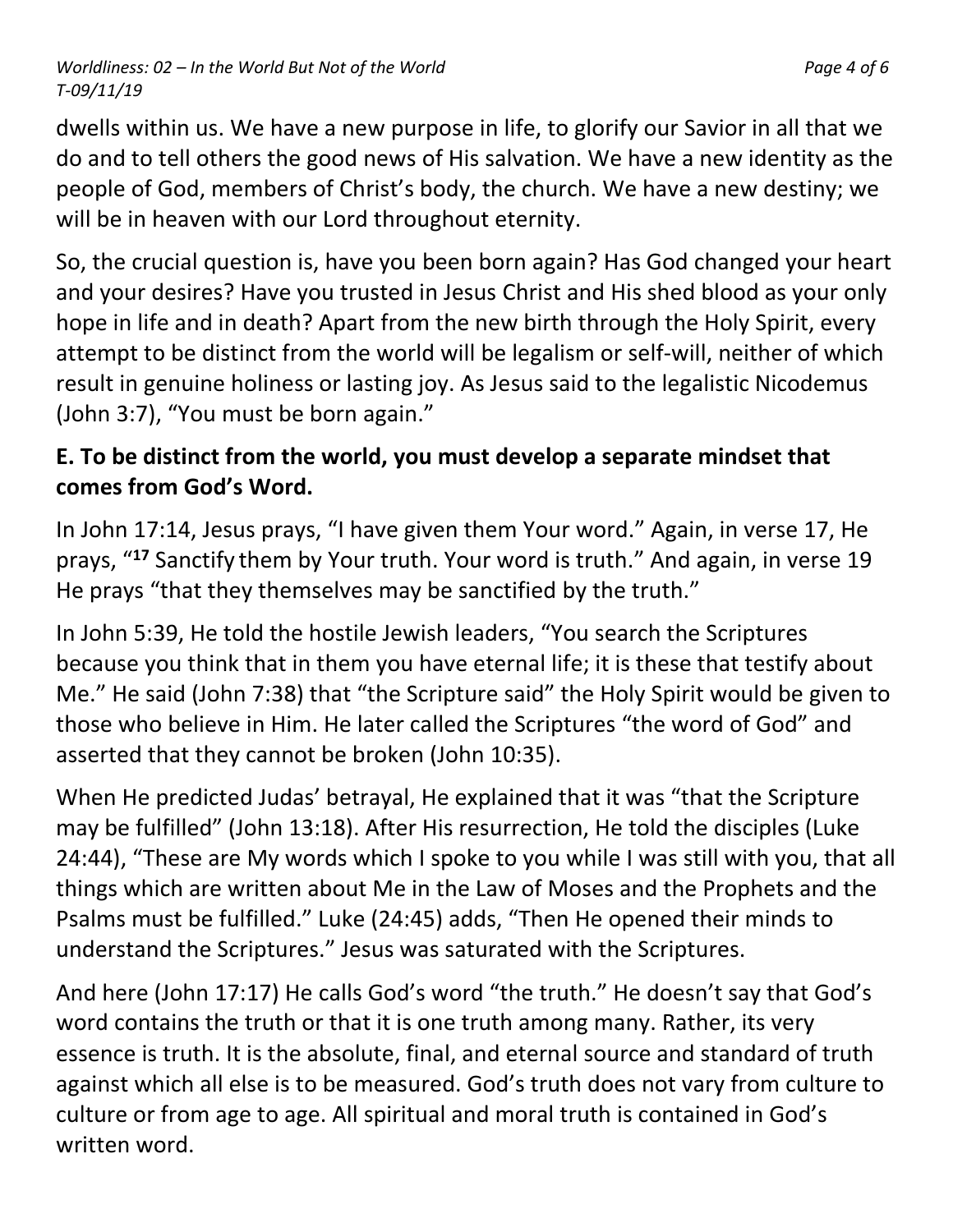*Worldliness: 02 – In the World But Not of the World Page 5 of 6 T-09/11/19*

Jesus says that God's word will sanctify us or set us apart from the world for God's purpose. Whether you are worldly or godly is primarily a matter of how we allow the Holy Spirit to renew our minds. In Romans 12:2, Paul tells us how not to be worldly: "**<sup>2</sup>** And do not be conformed to this world, but be transformed by the renewing of your mind, that you may prove what *is* that good and acceptable and perfect will of God." Our minds are transformed and renewed as we saturate them

So, to be distinct from this world, you must be born again and develop a separate mindset that comes from God's Word.

# **F. To be distinct from this world, live in obedience to God's Word.**

in God's word so that we think biblically about all of life.

Knowing God's Word is foundational and personal application is always the goal of Bible study. As you read and study the Word, always ask, "So what?" How does this Scripture apply to my life? Do I need to change the way I think? Do I need to change my attitude? Is my speech pleasing to God and edifying to others? Are there sinful habits that I need to destroy? Are there godly character qualities that I need to develop? Do I need to adjust my priorities and change my daily schedule? Do I need to be a better steward of the resources that God has entrusted to me?

# **Conclusion:**

Worldliness at its heart is nothing less than idolatry. It is exchanging the truth of God for a lie and worshiping and serving created things rather than the Creator (Romans 1:25). The world was created by God and He said it was good (Genesis 1:10). Sin came into the world by the disobedience of Adam and Eve. When men and women love the things of this world more than God they are engaged in the idolatrous sin of worldliness.

Worldliness can take many forms, such as the lust of the flesh, the lust of the eyes, or the pride of life (1 John 2:16). Adam and Eve were guilty of the sin of worldliness when they chose to believe Satan's lie instead of God's truth and ate the forbidden fruit in the garden of Eden (Genesis 3:6). Eve saw what was pleasing to the eye and good for food and chose the fruit over obedience to the Creator. Instead of obeying God's command to subdue and steward the earth, mankind began to love and worship created things (Romans 1:22–23).